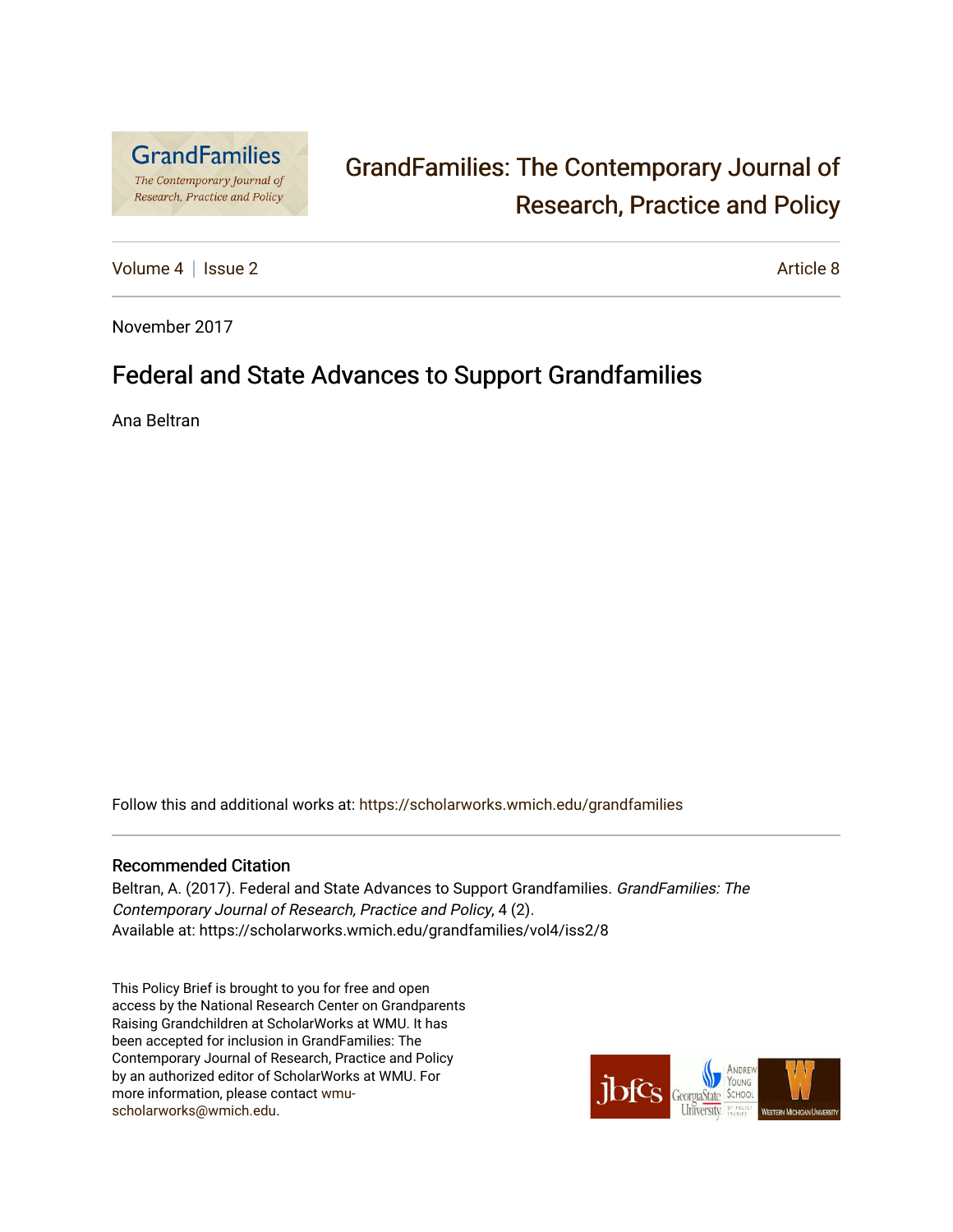## *Policy Brief*

## **Federal and State Advances to Support Grandfamilies**

Ana Beltran Generations United's National Center on Grandfamilies

Correspondence can be directed to: Ana Beltran, abeltran $\omega$ gu.org, Generations United, 25 E Street NW, 3<sup>rd</sup> Floor Washington, DC

#### **Abstract**

GrAND Voices have been front and center at the nation's Capitol inspiring law makers to enact reform during an uncertain time. Activity has been frenetic in Washington, with a new Administration, repeated efforts to repeal the Affordable Care Act and several natural disasters demanding attention. Despite distracted law makers, several committed members of Congress have forged ahead on reforms specifically for grandfamilies, thanks in significant part to a new initiative of Generations United and Casey Family Programs, called GrAND Voices. GrAND Voices are caregiver advocates from around the country who elevate their voices, bringing their personal experience raising relatives, in addition to those they work with, to the attention of lawmakers. GrAND Voices were an integral part of the  $5<sup>th</sup>$  national GrandRally in Washington, D.C., and have inspired new legislation. They have helped elevate the need for supports and services to grandfamilies in light of the opioid crisis and the increased numbers of children they are raising. The crisis has provided an urgent platform for pursuing reforms such as providing preventative services to grandfamilies and implementing the Model Family Foster Home Licensing Standards. Improved foster care data collection and a 2016 federal court case also have implications for those grandfamilies who have child welfare involvement. On the state level, many jurisdictions continue to try to make inroads for grandfamilies by implementing policy changes, such as new guardianship assistance programs. Grandfamilies support is moving in the right direction, albeit slowly.

*Keywords:* Grandfamilies, Kinship Care, Policy, Federal, State, Child Welfare, Temporary Assistance for Needy Families, Family Foster Home Licensing

GrAND Voices have been front and center at the nation's Capitol inspiring law makers to enact reforms during a particularly frenetic time with many new challenges to address. Thanks to the GrAND Voices' efforts at the  $5<sup>th</sup>$  National GrandRally, meetings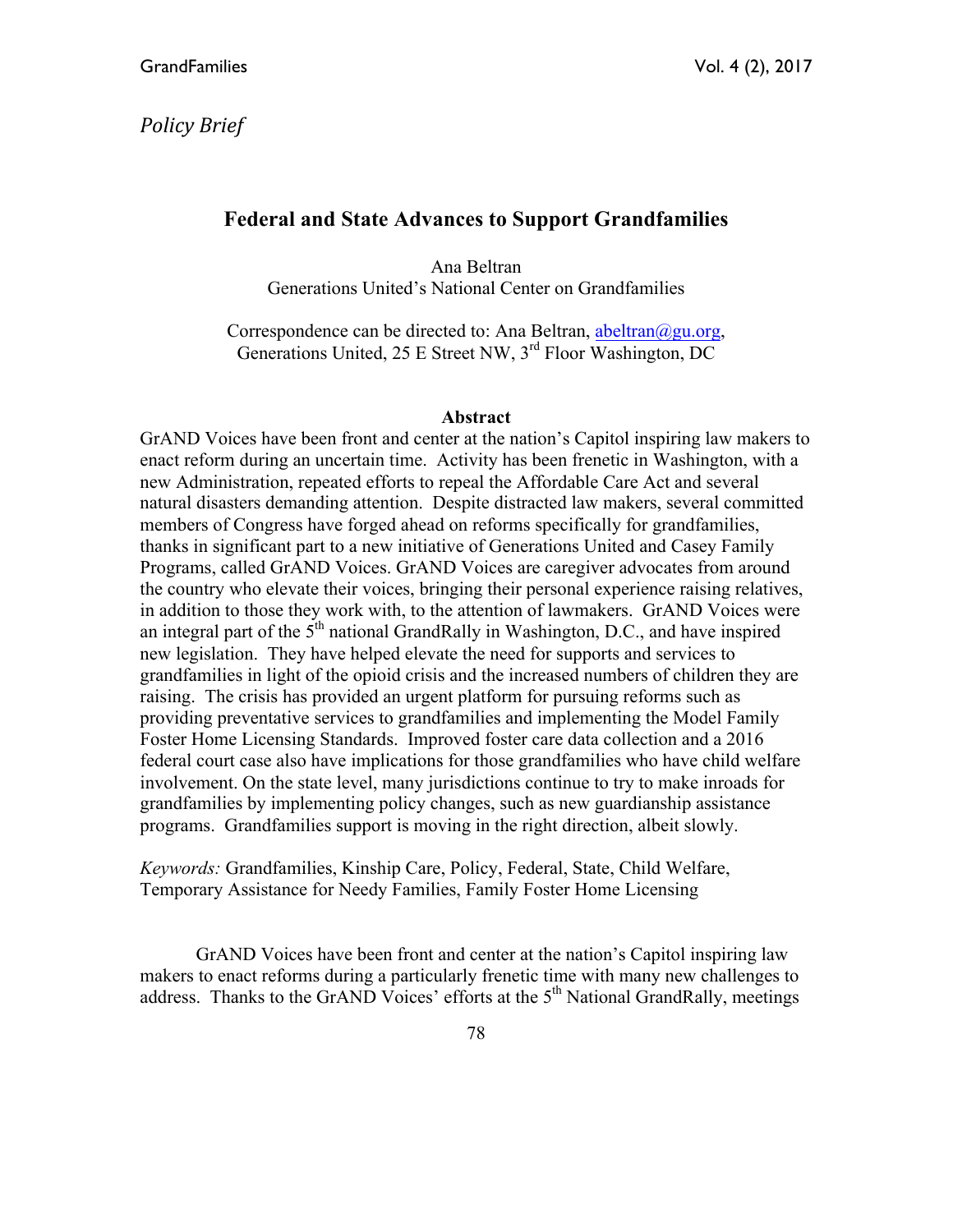with members of Congress, and their staff, and testimony during a Congressional hearing, legislation to help the families both inside and outside the foster care system is being pursued. In addition to legislation in Congress, the other two branches of government also have significant activity that could help many grandfamilies. There is an important federal circuit case that should result in equity between relatives caring for children in the foster care system and non-relative foster parents in Kentucky and Ohio. New federal data collection will also give us important new information about grandfamilies inside the child welfare system. The states are busy enacting reforms to help all grandfamilies. More jurisdictions are taking the option to use federal child welfare monies to provide guardianship assistance programs for those children exiting foster care with a loving relative, and caregiver means-testing for TANF child-only grants in Washington State has finally been repealed. The states, in addition to the federal government, are responding to the opioid crisis and the resulting increase in number of grandfamilies with important supports. Although much remains to be done, progress is happening, thanks in large part to the elevated voices of the caregivers themselves.

#### **GrAND Voices**

A few years ago, Generations United and the Casey Family Programs launched the Grandfamilies Advocacy Network Demonstration (GrAND). GrAND Voices consist of a select group of kinship caregivers with wide expertise and personal experience as relatives who have raised children when their parents have been unable to raise them. GrAND Voices currently represent 35 states, with plans to expand to include all states. A complementary initiative supported by the W.K. Kellogg Foundation will further expand the network with an additional 25 caregivers specifically focused on elevating issues impacting African American and Native American grandfamilies.

GrAND Voices have been instrumental in recent federal advances for grandfamilies. They have helped Generations United in all its work on behalf of the families. They have eloquently spoke about their need for support during the  $5<sup>th</sup>$  National GrandRally, testified at a Congressional hearing, met with individual members of Congress and their staff about the families' strengths and challenges, and inspired legislation to help the families.

#### **Federal Response to Grandfamilies and the Opioid Crisis**

Generations United released its 2016 State of Grandfamilies Report on *Raising the Children of the Opioid Epidemic: Solutions and Supports for Grandfamilies*. That report, in turn, provided the background and inspiration for a Senate Aging Committee hearing in March 2017 called *Grandparents to the Rescue: Raising Grandchildren in the Opioid Crisis and Beyond*. The hearing, which featured testimony from Generations United's Deputy Director and two members of GrAND Voices, helped motivate members of Congress and others to support the children and caregivers in these families. A direct result of that hearing was new bipartisan legislation.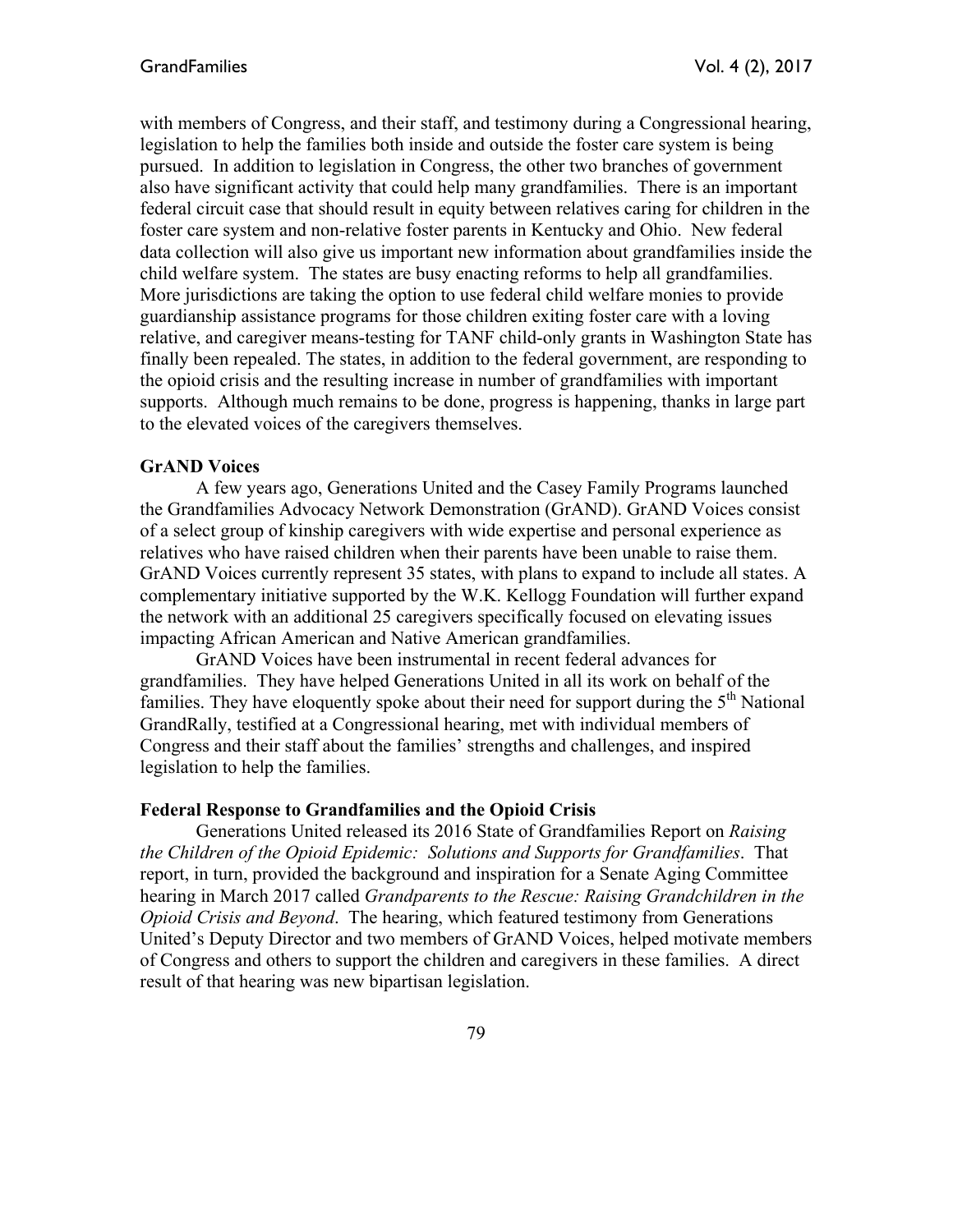#### **FEDERAL**

## **Supporting Grandparents Raising Grandchildren Act**

 After the opioid hearing, Senators Susan Collins (R-ME) and Bob Casey (D-PA) introduced the Supporting Grandparents Raising Grandchildren Act, S. 1091. A companion House bill, H.R. 3105, was also introduced by Representatives James McGovern (D-MA) and Peter King (R-NY). This legislation would create a federal task force charged with developing and disseminating information to help grandparents and other relatives raising children. The task force would also be responsible for producing two reports to Congress on best practices to support these caregivers and any identified gaps in their resource needs. This legislation, if enacted, would help coordinate federal resources for grandfamilies.

#### **Family First Prevention Services Act**

GrAND Voices have also spoken of the need for preventative services and supports, which are addressed in The Family First Prevention Services Act. That bill is landmark child welfare legislation with six titles addressing an array of services and programs. In 2016, it (H.R. 5456) passed the House of Representatives, but the Senate failed to enact it after significant opposition from a few states and primarily their group foster care home providers.

The bill in its entirety was reintroduced in the House in 2017, known as H.R. 253, but it has stalled. Several pieces of the legislation are specifically important for grandfamilies:

• *Allows for federal reimbursement for prevention services and programs*

For the first time, this Act will allow federal child welfare dollars to be used on services and programs to prevent children from entering foster care by supporting the triad of generations in grandfamilies -children, kinship caregivers and parents. The children can get services if they are "candidates" for foster care who are at imminent risk of entering care and can safely remain at home with parents or with kinship caregivers. Kinship caregivers or parents of these children can also get services if they are needed to prevent the children's entry into care. These prevention services and programs include mental health treatment, substance abuse prevention and treatment, in-home parent skillbased supports, and kinship navigator services. Getting these services does not affect the child, caregiver or parent's eligibility for any other assistance.

• *Seeks to improve licensing standards for relative foster family homes*

The Act seeks to improve state licensing standards for relative foster family homes by identifying a Model that states can use to compare and align their standards. It also strives to encourage states to use their authority to waive non-safety licensing standards for relatives.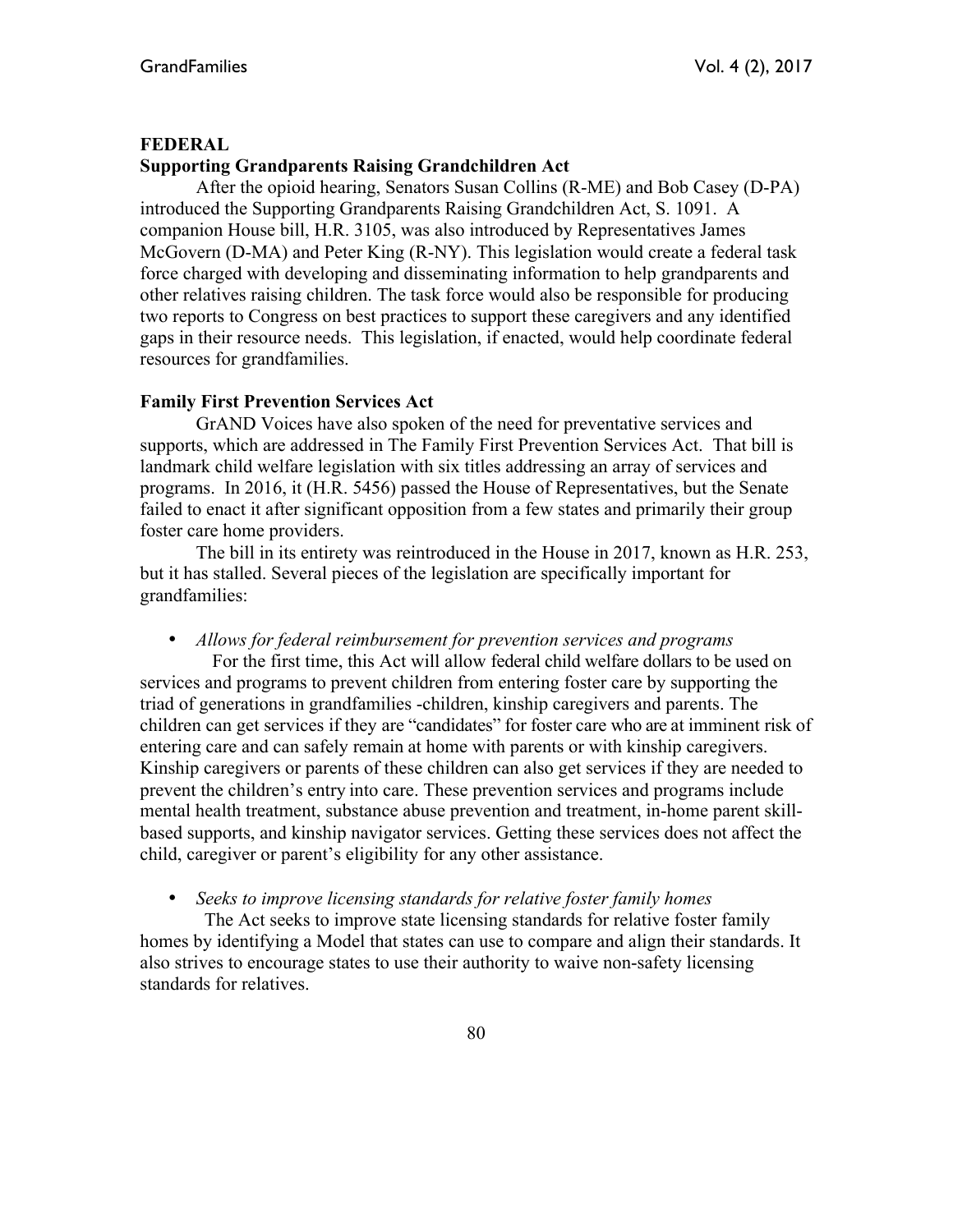• *Works to ensure that each child in foster care gets a family*

 If children need to come into the custody of the child welfare system, the Act encourages the placement of children in foster care in the least restrictive, most family-like settings appropriate to their needs by restricting the use of federal funds for group placements that are inappropriate. The Act aligns with the principle that children do best in families.

• *Extends child and family services programs* 

The Act extends funding for five years for two critical service programs for children and families in the child welfare system-- The Stephanie Tubbs Jones Child Welfare Services Program and The Promoting Safe and Stable Families Program.

## • *Improves the John H. Chafee Foster Care Independence Program*

The Act extends to age 23 the financial, housing, counseling, employment, education, and other appropriate supports and services to former foster care youth. It further extends eligibility to age 26 for Education and Training Vouchers.

• *Reauthorizes the Adoption and Legal Guardianship Incentive Program*

The Act reauthorizes for five years the Adoption and Legal Guardianship Incentive Payment program, which allows states to receive incentive payments based on improvements in increasing exits from foster care to adoption or kinship guardianship.

A few of these provisions – not the major section calling for preventative services – were introduced in 2017 in the House of Representatives as smaller, standalone bills. Among those bills is the Reducing Barriers for Relative Foster Parents Act.

#### **Reducing Barriers for Relative Foster Parents Act**

In June 2017, the House passed the Reducing Barriers for Relative Foster Parents Act, H.R. 2866, in a landslide victory 382 to 19. The legislation helps address barriers to licensing grandparents and other relatives raising children as foster parents. It requires states to report to the U.S. Department of Health and Human Services (HHS) about their state licensing standards, which are individually created by each state and often cause unnecessary barriers for licensing relatives. States must specifically indicate if their standards are "in accord with HHS-identified model standards", and if not, why not. States must further report if they use federal authority to waive non-safety standards for relative foster family homes, and essentially how that process works. Although the legislation does not directly reference the Model Family Foster Home Licensing Standards that Generations United created in partnership with the American Bar Association Center on Children and the Law, the Annie E. Casey Foundation (AECF) and the National Association for Regulatory Administration (NARA), Rep. Sewell (D-AL) and Rep. King (R-PA) did a colloquy on the House floor that highlighted these Model Standards.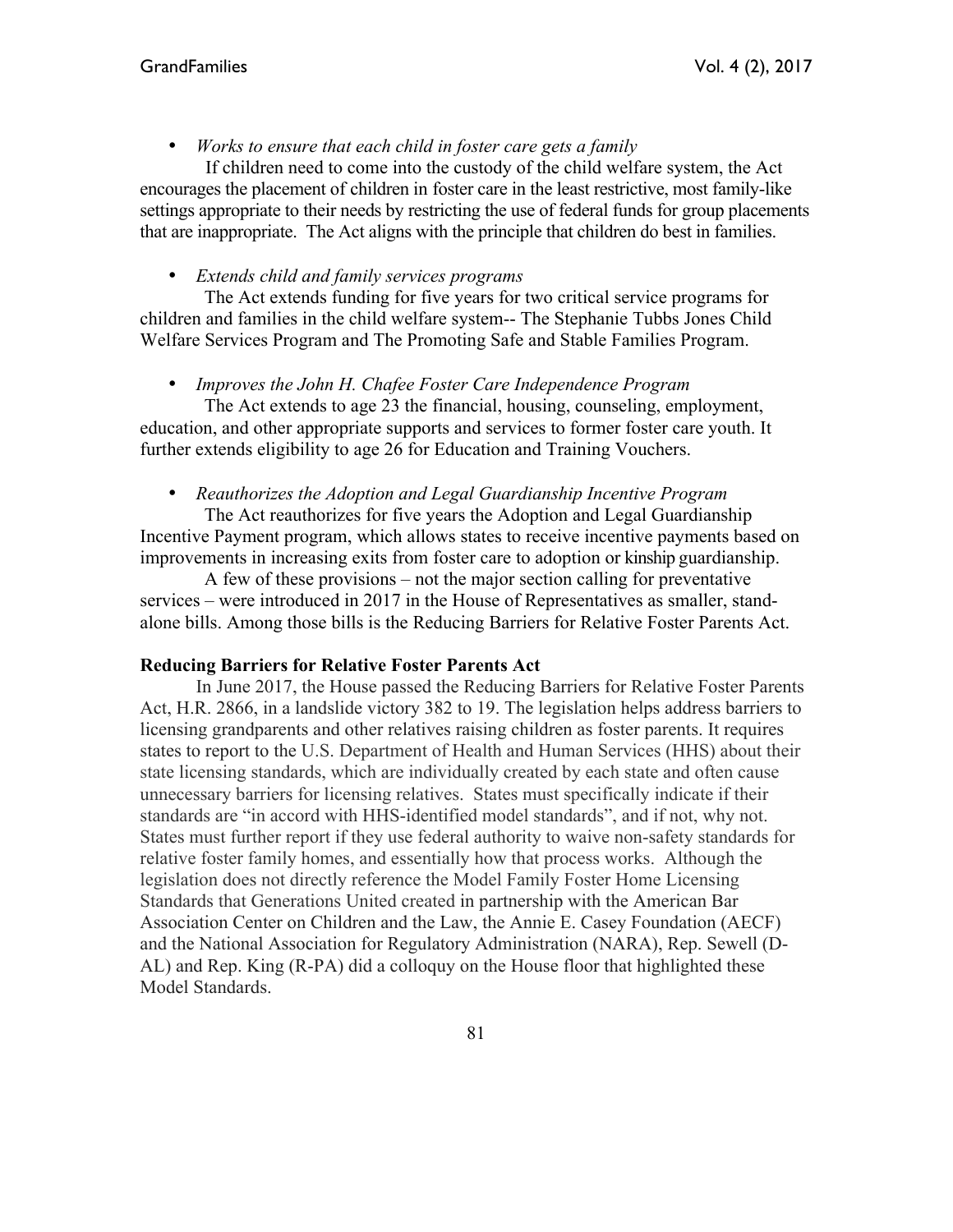The Model Family Foster Home Licensing Standards are the first set of comprehensive national model standards. NARA, as the nation's association of human service regulators, took the added step of adopting them as its standards (NARA, 2014). This model does away with artificial barriers, such as requirements to own vehicles, be no older than age 65, have high school degrees, and live in homes with certain square footage. In their place are reasonable standards that lead to safe and appropriate homes and families. For example, functional literacy is required, rather than high school diplomas; capacity standards are based on home studies; and other methods of transportation, including public transportation, may be used.

#### **Improve Support for Kinship Caregivers Act**

Another piece of legislation, which GrAND Voices have helped influence, is the Improve Support for Kinship Caregivers Act, which Rep. Danny Davis (D-IL) introduced in 2016 (HR 5354). This legislation was not enacted, and Rep. Davis hopes to reintroduce it in 2017. This bill does several critical things to help grandfamilies both inside and outside the foster care system. It calls for important reforms to the Temporary Assistance for Needy Families (TANF) or "welfare" program, which would help grandfamilies. The legislation would exempt caregivers aged 60+ from work requirements, time limits and asset tests, so these caregivers can get on TANF family grants and receive more assistance to help meet the needs of their new family. The legislation would also allow each child on a TANF child-only grant to receive the same amount of financial assistance as all the other children on a TANF child-only grant in the home. Unlike with monthly maintenance assistance payments for children in foster care, the amount each child receives of TANF only goes up incrementally for additional children. In foster care, the amount is the same for any additional foster children in the home. This bill would remedy that disparity.

The bill also calls for several other reforms to help the families, in addition to specifically calling for states to compare and align their foster care licensing standards with the Model Family Foster Home Licensing Standards, created by Generations United, AECF, NARA and the ABA.

#### **Child Welfare Oversight and Accountability Act of 2017**

In October 2017, a significant piece of child welfare legislation was unexpectedly introduced in the Senate, the Child Welfare Oversight and Accountability Act of 2017 (S. 1964). This legislation would make several reforms to the child welfare system, including significant changes to the requirements for children to be eligible for the Guardianship Assistance Program (GAP). For a child's GAP eligibility, this legislation provides: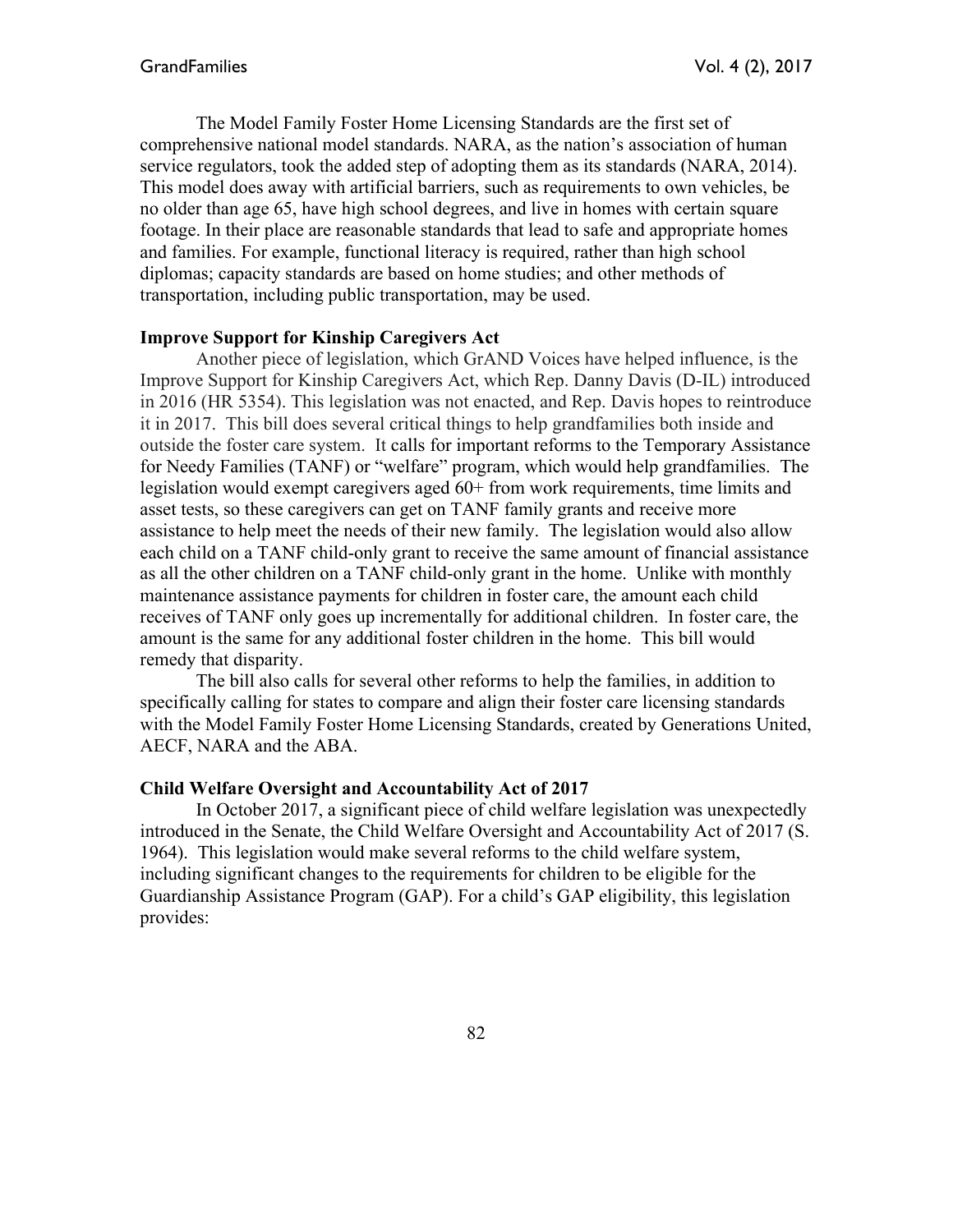- (1) The relative no longer has to be a licensed foster parent. Instead, the relative must pass the criminal and child abuse background checks required by the federal Adam Walsh Child Protection and Safety Act of 2006.
- (2) The child must live in the relative's home for a total of only three months prior to obtaining guardianship assistance, as opposed to now waiting for six months after the relative is licensed to obtain assistance.
- (3) The child no longer has to meet strict income requirements under the outdated Aid to Families with Dependent Children (AFDC) guidelines. Like adoption assistance, GAP would now be delinked from AFDC.

If this legislation is enacted, federal child welfare monies could be used to pay for GAP for many more children exiting the foster care system to live permanently with relative guardians. This would help the many states who use their own limited funds to provide monthly guardianship assistance for non-IV-E eligible children to exit foster care to live with relative guardians. It would also help those children in states that have the federal GAP option, but do not offer a similar program for non-IV-E eligible children.

## **Federal Court Ruling for "Approved" Kinship Placements – D.O. v. Glisson**

In addition to activity on Capitol Hill, an important federal court decision was recently decided -and in effect upheld by the U.S. Supreme Court- that could help many grandfamilies. On October 10, 2017, the U.S. Supreme Court refused to hear an appeal from the Kentucky Cabinet for Health and Family Services seeking to overturn a ruling that the state must pay relatives "approved" to care for children in foster care, just as they do "licensed" foster parents. Because the U.S. Supreme Court refused the appeal, the Sixth Circuit decision is now the law for the states it covers: Kentucky, Ohio, Michigan and Tennessee.

According to the decision, Kentucky must now provide monthly foster care maintenance payments to any relative "approved" by the state to provide foster services for a child in the legal custody of the Cabinet. In Kentucky, approval means that the relative has gone through a home study and a background check, but has not been formally licensed as a foster parent. Kentucky must pay maintenance payments, according to the Court, until the state no longer has legal custody, because the child has been reunified with his/her parents or the child's case is closed through adoption or permanent legal custody.

The decision should also impact Ohio and its similarly "approved" relative caregivers of children in foster care. The other Sixth Circuit states - Michigan and Tennessee - do not engage in a similar approval practice, so grandfamilies in those states will probably not be impacted.

Had the U.S. Supreme Court taken the appeal and upheld the Sixth Circuit decision, it would have impacted grandfamilies around the country. Despite its lack of national applicability, this case is very significant and goes well beyond the U.S.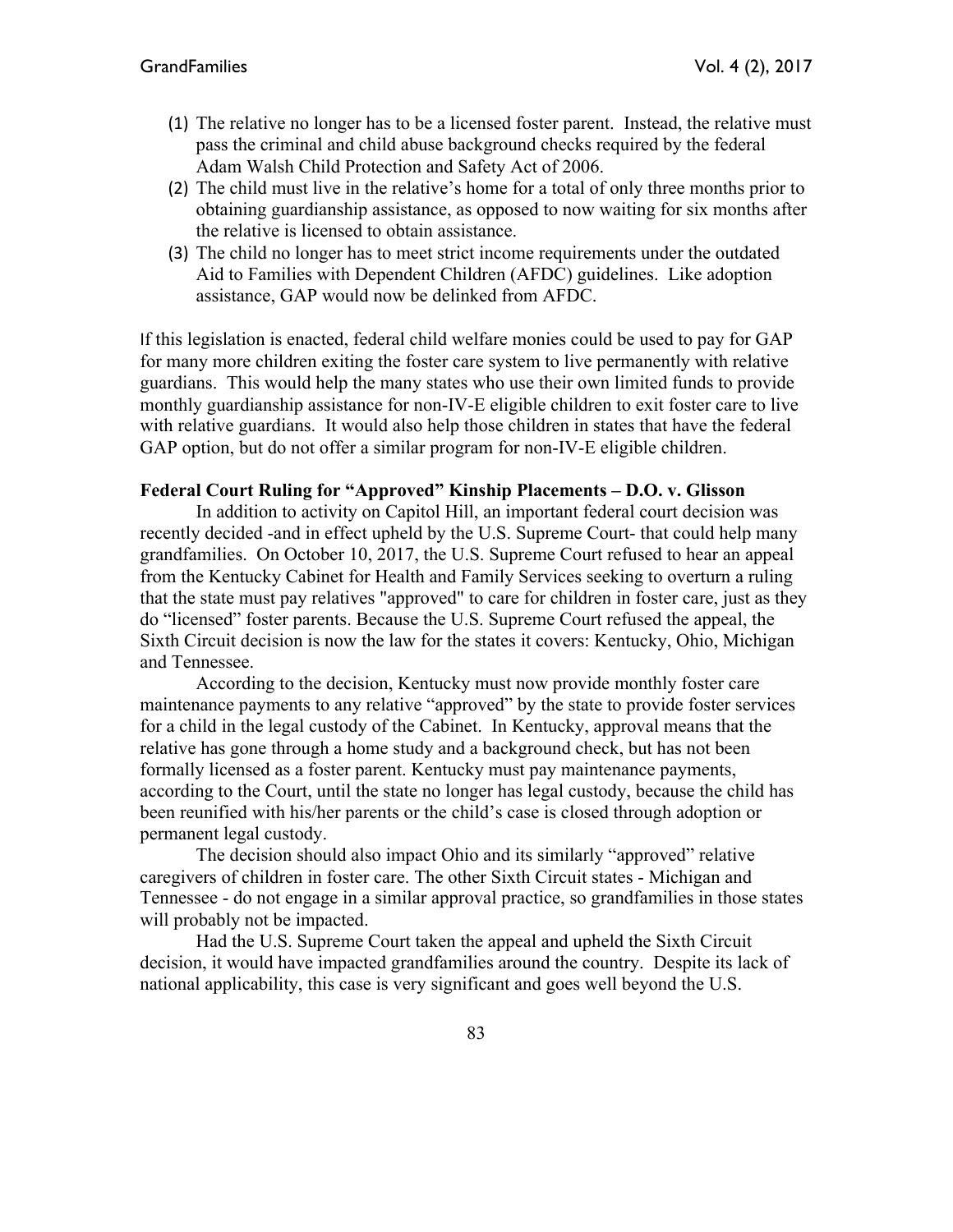Supreme Court ruling in *Miller v. Youakim*, which requires that "licensed" relative foster parents receive the same monthly support as "licensed" non-relative foster parents.

Although the U.S. Supreme Court will never hear an appeal of this particular case, it could hear another case in the future with the same core issue. The U.S. Supreme Court likes to hear cases when several of the Circuit Courts do not agree. Although there was one case from the 8th Circuit that had ruled differently than the Sixth Circuit on this issue, the Supreme Court did not take this appeal. Perhaps if there are other cases in the future, and there is a conflict among more Circuits, the U.S. Supreme Court will rule on this issue one day.

#### **The Adoption and Foster Care Automated Reporting System (AFCARS) Final Rule**

The third branch of the federal government, the executive branch, has also made policy advances to help grandfamilies. In December 2016, a final rule was published that provides the first update to the Adoption and Foster Care Automated Reporting System (AFCARS) data collection and reporting requirements in over twenty years. It includes numerous changes called for in recent federal law. It also requires for the first-time that states report information related to the Indian Child Welfare Act of 1978 (ICWA).

In 2014 and 2015, Generations United, and numerous other national nonprofits, commented on the proposed changes that eventually became this Final Rule. While commenting, Generations United applauded HHS for many of the proposed changes, which have now become final, to collect:

- longitudinal data on children in out-of-home care, including those with relatives, and detailed penalty provisions if states do not comply
- data on "fictive" kin or individuals with whom "there is a psychological, cultural or emotional relationship between the child or the child's family and the foster parent $(s)$ "
- information on prior adoptions and guardianships that were dissolved or disrupted before entering out-of-home care
- the same data on guardianships as adoptions
- data on guardianships and adoptions even if no financial subsidy is provided on the child's behalf
- information on payment of nonrecurring guardianship and adoption costs
- data on siblings who are living with the child in the adoptive or guardianship home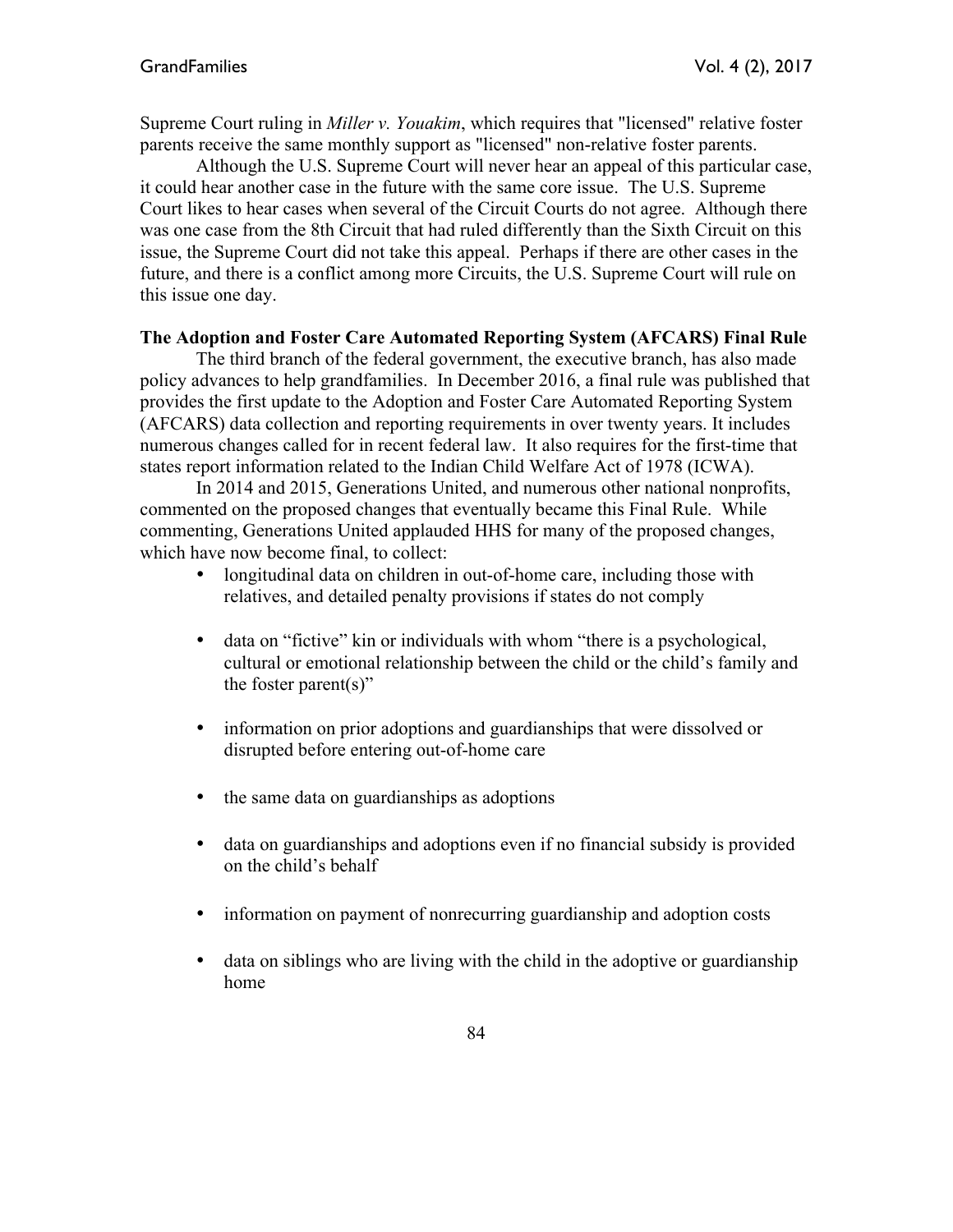• data related to American Indian/Alaska Native children and ICWA

All of this data will help states and others better support grandfamilies who raise children in the foster care system, in addition to the relatives and kin who have adopted or taken guardianship of children who were previously part of the system.

In addition to supporting the many reforms in the proposed rule, Generations United also suggested a number of changes, including collecting longitudinal data for children receiving adoption and guardianship assistance and data on children diverted from foster care. Although these suggestions and a suggestion concerning successor guardians were not taken, HHS did agree to modify its definition of "kin" so as not to cause confusion among the states. AFCARS already uses the term "relative"; the term "kin" is an addition. "Kin" was used in the proposed rule as solely meaning fictive kin or those with a close or family-like relationship, whereas many states and community organizations define kin as including both fictive kin and those related by blood, marriage, or adoption. HHS agreed to change the definition of "kin" to explicitly exclude relatives by blood, marriage, or adoption, so states can continue to report such individuals as "relatives" and will not get the categories confused or report the same population in two categories.

Although the suggestion asking that data concerning successor guardians be collected was not accepted, HHS did state it its final rule that "We encourage states to consider collecting data that helps states identify how to ensure successors are named in the agreements whenever possible, and to evaluate how to prevent unnecessary re-entry into foster care, but we do not require that they report those data to AFCARS" (Federal Register, 2016).

#### **STATE**

#### **States Respond to Grandfamilies and the Opioid Crisis**

Like the federal government, many states are concerned about what the opioid crisis is doing to families in general, and grandfamilies specifically. In Ohio, which is one of the states hardest hit by this epidemic, the number of children in foster care placed with relatives has gone up 62 percent since 2010 (PCSAO, 2017). Attorney General Mike DeWine has creatively responded to this crisis by allocating a significant portion of Ohio's federal Victims of Crime Act (VOCA) monies to support families impacted by the crisis in the Appalachian part of the state. Casey Family Programs also made an investment in the program.

Ohio START (Sobriety, Treatment, and Reducing Trauma) will bring together child protective services, peer mentors, the courts, and behavioral health and treatment providers to work closely with families, and provide specialized victim services, such as intensive trauma counseling, to children who have suffered victimization due to parental drug use. The program will also provide drug treatment for parents of children referred to the program. By supporting the children and parents, the relative caregivers who are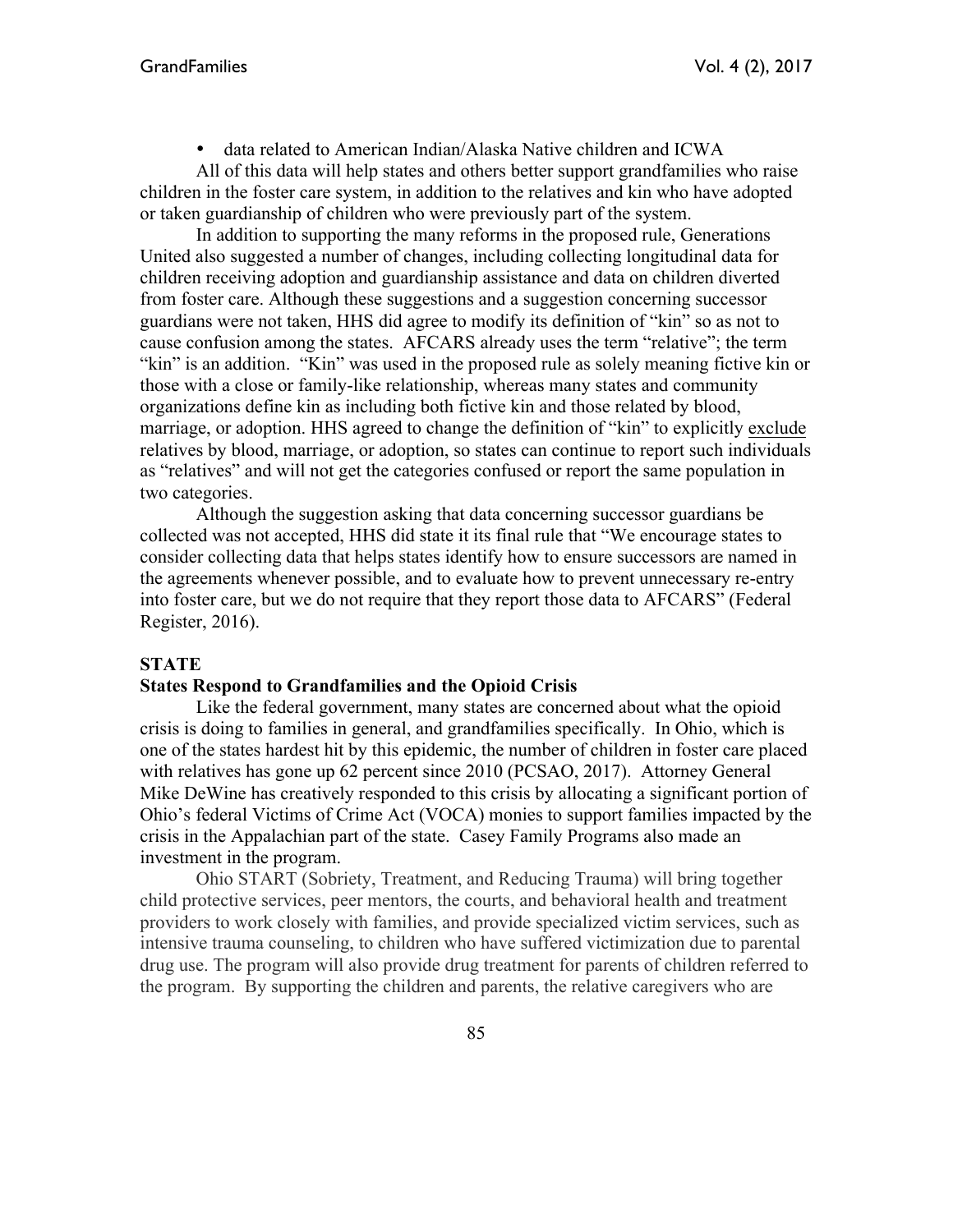raising many of these children, also get much needed assistance.

 In June, New Hampshire became the first state in the nation to pass a law, H.B. 629, which gives legal preference to grandparents in guardianship cases involving parental substance abuse or dependence. The law also requires the state department of human services to provide benefit eligibility information on its website and to grandparents applying for guardianship. The bill will go into effect in January 2018.

#### **Washington State repealed Caregiver Means-Testing for TANF child-only**

Another advance for grandfamilies came in 2017 when Washington State repealed its 2011 provision calling for means testing of caregiver income for its TANF child-only grants (S.B. 5890). The 2011 policy was contrary to what Congress envisioned and how the majority of states determine eligibility for child-only grants. The overwhelming number of states only test child-income since the grant is only intended for the child and is typically much smaller than a family TANF grant, for which caregiver income is tested.

TANF child-only grants are often the only source of financial support to meet the needs of children in kinship families, and this 2011 policy had some profoundly negative effects on the families. Over 1,500 children were cut off from assistance in the first couple of years after the provision went into effect. This cut was generally due to the fact that caregivers did not want to submit their personal financial information, not because they had too much income (Beltran, 2014). By repealing this provision, Washington has taken a step forward in improving support for grandfamilies. The change is expected to go into effect July 2018.

#### **State Interest in Model Family Foster Home Licensing Standards Growing**

For those grandfamilies involved with the child welfare system, states are also making efforts to better support them. Several states have shown interest in removing barriers to licensing relatives as foster parents. These barriers are often caused by their own family foster home licensing standards, so they are looking to the Model Family Foster Home Licensing Standards as a tool for reform. In May 2016, South Carolina passed legislation, SC Act 187, with home capacity language from our Model Standards. Other states that have expressed an interest in the Model include Kansas, Louisiana, Mississippi, Rhode Island, Virginia, Vermont, Washington and West Virginia. In Massachusetts, the Child Welfare League of America (CWLA) used the draft Model standards and the research done to develop those standards when consulting with the state on a critical case and a review of some of its family foster home licensing standards. In its report to Massachusetts, CWLA recommended that Massachusetts consider adopting the Model Standards (CWLA, 2014).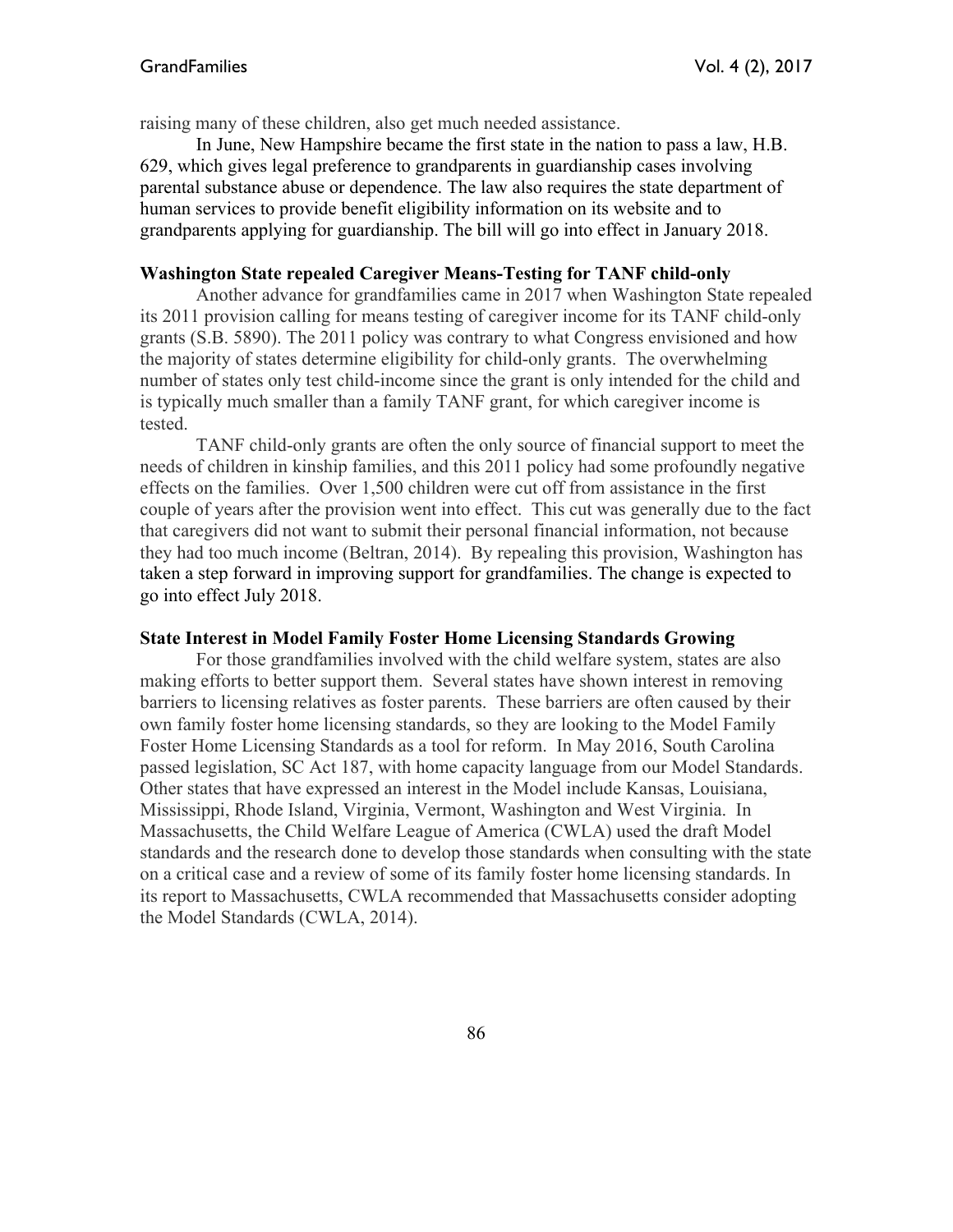#### **More Jurisdictions Take the Guardianship Assistance Program (GAP) Option**

When licensed as foster parents, grandparents and other relatives may be able to exit foster care with their related children into guardianships and receive monthly assistance through the Guardianship Assistance Program (GAP). Thanks to the 2008 Fostering Connections to Success and Increasing Adoptions Act, GAP is an option offered to states and tribes, which for the first time allows them to use federal child welfare monies to finance monthly financial assistance to licensed relative foster parents who become guardians of the children in their care. Since the last policy update in this Journal in 2015, 4 more states -- Minnesota, Nevada, New Mexico, and North Carolina - and three more tribes -- Eastern Band of Cherokee Indians, Navajo Nation, Pascua Yaqui Tribe -- have taken the GAP option. This brings the total number of jurisdictions with GAP to 35 states, the District of Columbia and eight tribes (Beltran, 2017). This is a great advance for children and youth who wish to exit the foster care system into the permanent care of their loving relative.

#### **Conclusion**

With each policy update in this Journal, there have been encouraging reforms to report. Grandfamilies are better supported both inside and outside the foster care system than they were even just five years ago. This is encouraging. Much, however, remains to be done. With GrAND Voices elevated and speaking their truths and experiences to policymakers, it is expected that the next policy update will have even more good news.

#### **References**

- Adam Walsh Child Protection and Safety Act of 2006, 42 U.S.C. § 671(a)(20)(A) and (B). Retrieved from https://www.law.cornell.edu/uscode/text/42/671
- Adoption and Foster Care Analysis and Reporting System, 81 Fed. Reg.240 (December 14, 2016). Retrieved from: https://www.gpo.gov/fdsys/pkg/FR-2016-12- 14/pdf/2016-29366.pdf
- Beltran, A. (2014). *Policy Brief: Improving grandfamilies' access to temporary assistance for needy families.* Retrieved from: http://www.grandfamilies.org/Portals/0/documents/Home%20page/GU%20Policy %20Brief%20-%20TANF%20Assistance%20Final%202.pdf
- Beltran, A. (2017). *Subsidized Guardianship: summary and analysis*. Retrieved from: http://www2.grandfamilies.org/SubsidizedGuardianship/SubsidizedGuardianship SummaryAnalysis.aspx
- Child Welfare League of America, Quality Improvement Report (2014). Retrieved from: http://extras.mnginteractive.com/live/media/site106/2014/0529/20140529\_100645 \_CWLA%20report.pdf
- Child Welfare Oversight and Accountability Act of 2017, S. 1964 (2017). Retrieved from